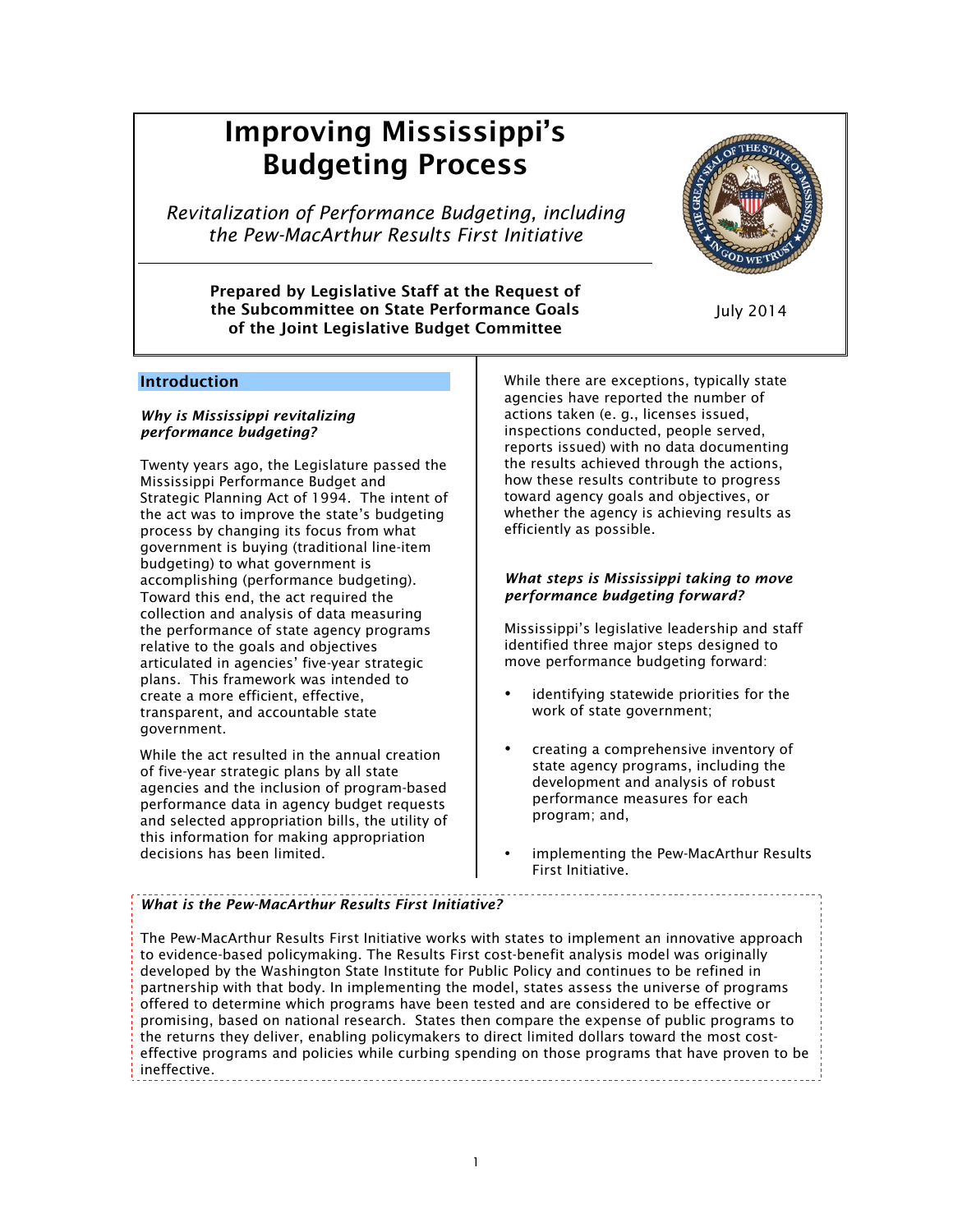## Identifying Statewide Priorities

## *Why identify statewide priorities?*

By clearly identifying state government's vision, mission, philosophy, priority goals and benchmarks, the Legislature will help state agencies to align individual state agencies' strategic plans (that direct agencies' efforts and resources) to achieve statewide priority outcomes. To the extent that state agencies' missions, goals, and objectives align with statewide priorities, state agencies' performance data will provide a feedback loop that informs progress on statewide benchmarks.

## *What is the conceptual framework for identifying statewide priorities?*

Borrowing heavily from work of the State of Texas (the Governor's Office of Budget, Planning and Policy and the Legislative Budget Board), Mississippi's legislative staff has adopted a unified model of strategic planning for state government that links individual agencies' strategies to the statewide vision, strategic goals, and benchmarks identified by the Legislature.

Exhibit 1 on page 3 illustrates how state agencies' strategic plans will flow from the newly identified statewide priorities referenced in the top two layers of the exhibit.

## *How is Mississippi identifying statewide priorities?*

In September 2013, Mississippi's Lieutenant Governor and Speaker of the House of Representatives appointed a Subcommittee on State Performance Goals of the Joint Legislative Budget Committee. The subcommittee subsequently articulated the vision, mission, and philosophy of Mississippi state government, shown in Exhibit 2 on page 4.

The subcommittee also identified the following priority policy areas of Mississippi state government:

- economic development;
- education (K-12 and higher education);
- public safety and order;
- health;
- human services:
- natural resources;
- infrastructure; and,
- government and citizens.

Legislators designated by the subcommittee held five focus group meetings with executive directors of twenty-one state agencies covering the priority policy areas. From information discussed in these focus groups, the subcommittee developed a statewide goal and benchmarks for each of the policy areas (see Exhibit 3, page 5, for the statewide goals).

The statewide strategic planning elements identified by the subcommittee will be used as part of the FY 2016 budget cycle and will be distributed by August 2014 as part of agencies' budget instructions. Agencies will be instructed to align the strategic plans submitted with their budget requests to the statewide strategic planning elements to the extent possible to create a unified statewide strategic plan.

#### Creating a Comprehensive Inventory of State Agency Programs

#### *Why create a comprehensive inventory of state agency programs?*

The current effort to create a comprehensive inventory of state agency programs is to drill down into agency budgetary programs to identify what could be referred to as performance accountability *programs*--i. e., any set of activities designed to achieve a specific outcome.

The purpose of developing a comprehensive inventory of state agency performance accountability programs and activities is to make available the detailed information necessary to help ensure that public funds are being expended efficiently and effectively. The inventory requires that every state agency expenditure is tied to a program or activity with a specific purpose(s) and that program performance is tracked through the collection of detailed data recording the program's inputs (i. e., dollars and full-time equivalents), outputs, and outcomes (results), including outcomes linked to statewide benchmarks.

Through rigorous analysis and interpretation of data, legislators and their staff will be in a position to assess whether the intended results of the program or activity are being achieved, whether the results are being achieved as efficiently as possible, and how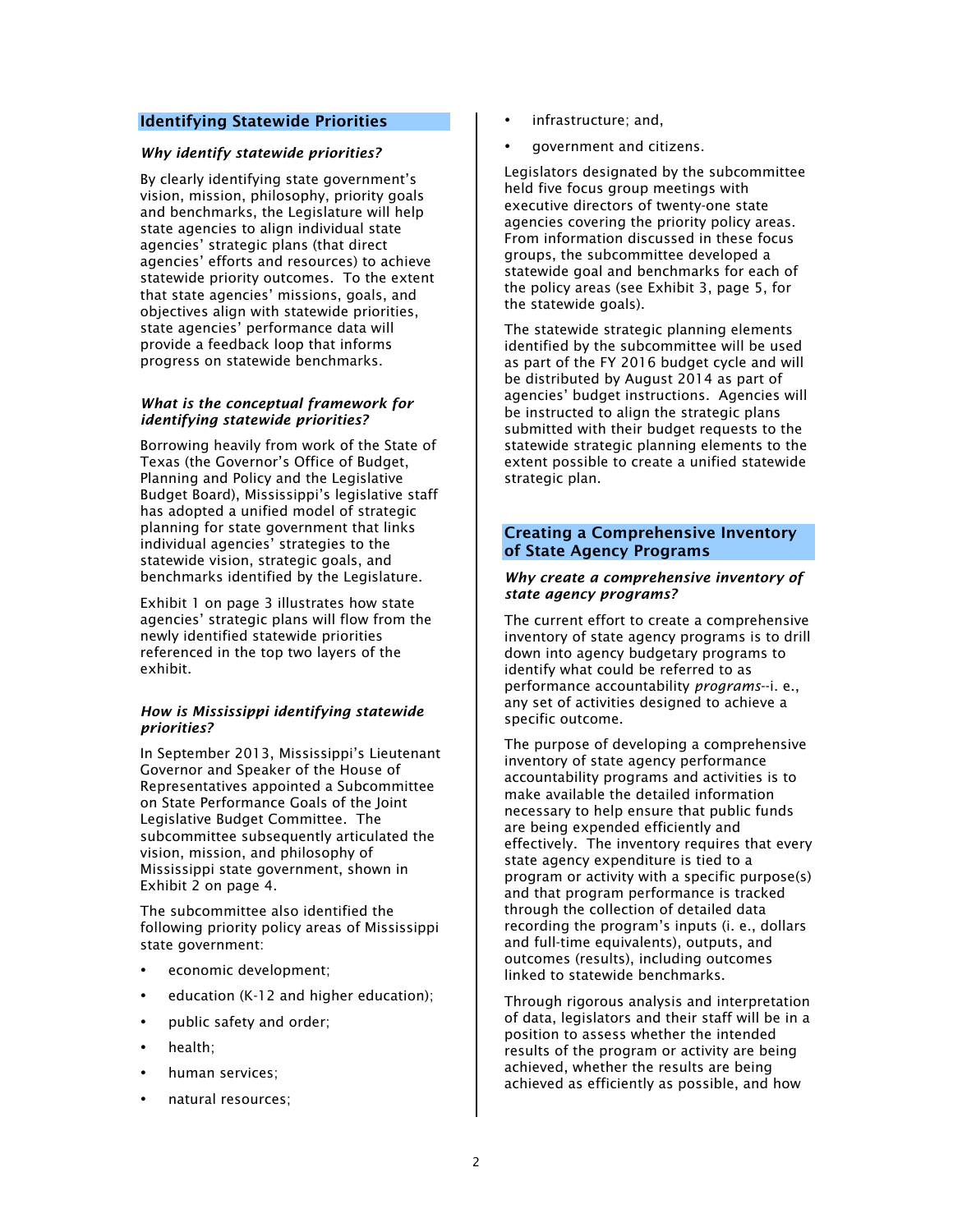

# Exhibit 1: Strategic Planning Template for Mississippi Government

SOURCE: Adapted by Mississippi legislative staff from the strategic planning template presented in the State of Texas's Instructions for Preparing and Submitting Agency Strategic Plans, Fiscal Years 2011-2015.

the results are impacting progress on statewide benchmarks.

#### *What is the conceptual framework for developing the comprehensive inventory of state agency programs?*

The success of developing the inventory hinges on building it in the state's new enterprise resource planning database management system, which became partially operational on July 1, 2014. When fully operational, the system will have the capacity to capture detailed program performance and expenditure information and to tie that information back to state

agency appropriation units, budgetary programs, and statewide priority policy areas and benchmarks.

The system will also enable the state's budget and policy makers to compare unit cost data among effective programs in order to identify more efficient service providers and possibly replicate their methods for achieving efficiencies. The system could also be used to reduce state government expenditures by identifying opportunities for state agencies' sharing of selected administrative program services.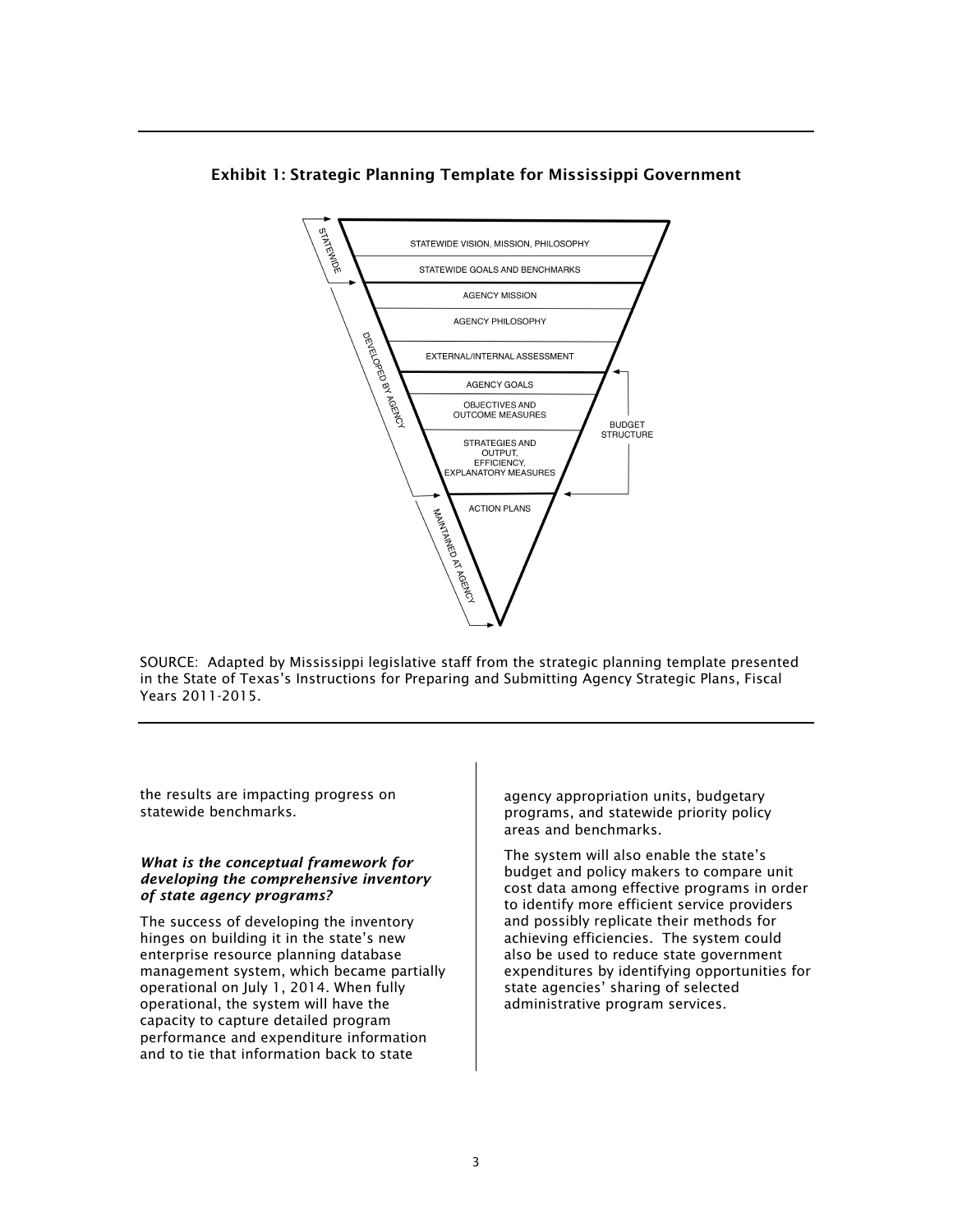# Exhibit 2: Vision, Mission, and Philosophy of Mississippi State Government, Articulated by the Subcommittee on State Performance Goals of the Joint Legislative Budget Committee

#### *Vision*

The Legislature envisions a lean and effective Mississippi state government that empowers its people to live healthy, productive lives through the provision of quality, appropriate services and strategic investment in the state's human capital. Through this empowerment, our state's citizens will experience a better quality of life than the generation before them and will leave their individual communities better for the generation that follows.

\*\*\*\*\*

#### *Mission*

In general terms, the primary role of state government is to:

- protect the safety and well-being of its citizenry;
- preserve the dignity of every human life; and,
- promote economic growth and the public good through the advancement of the individual.

The Tenth Amendment to the United States Constitution reinforces the sovereign powers of the states by providing that:

*. . .the powers not delegated to the United States by the Constitution, nor prohibited by it to the States, are reserved to the States respectively, or to the people.*

In drafting this amendment, the framers of the Constitution recognized that when state and local communities take the lead on public policy, the people are that much closer to the policymakers, which makes the policymakers that much more accountable to the people.

\*\*\*\*\*

#### *Philosophy*

The State of Mississippi provides quality and appropriate services to its citizenry guided by the principles of:

- preserving the liberty of all citizens by providing the least intrusive state government;
- practicing accountability and transparency at every level of government; and,
- placing ultimate value on efficiency and effectiveness of government service to taxpayers and citizens.

SOURCE: *Building a Better Mississippi: The Statewide Strategic Plan for Performance and Budgetary Success.*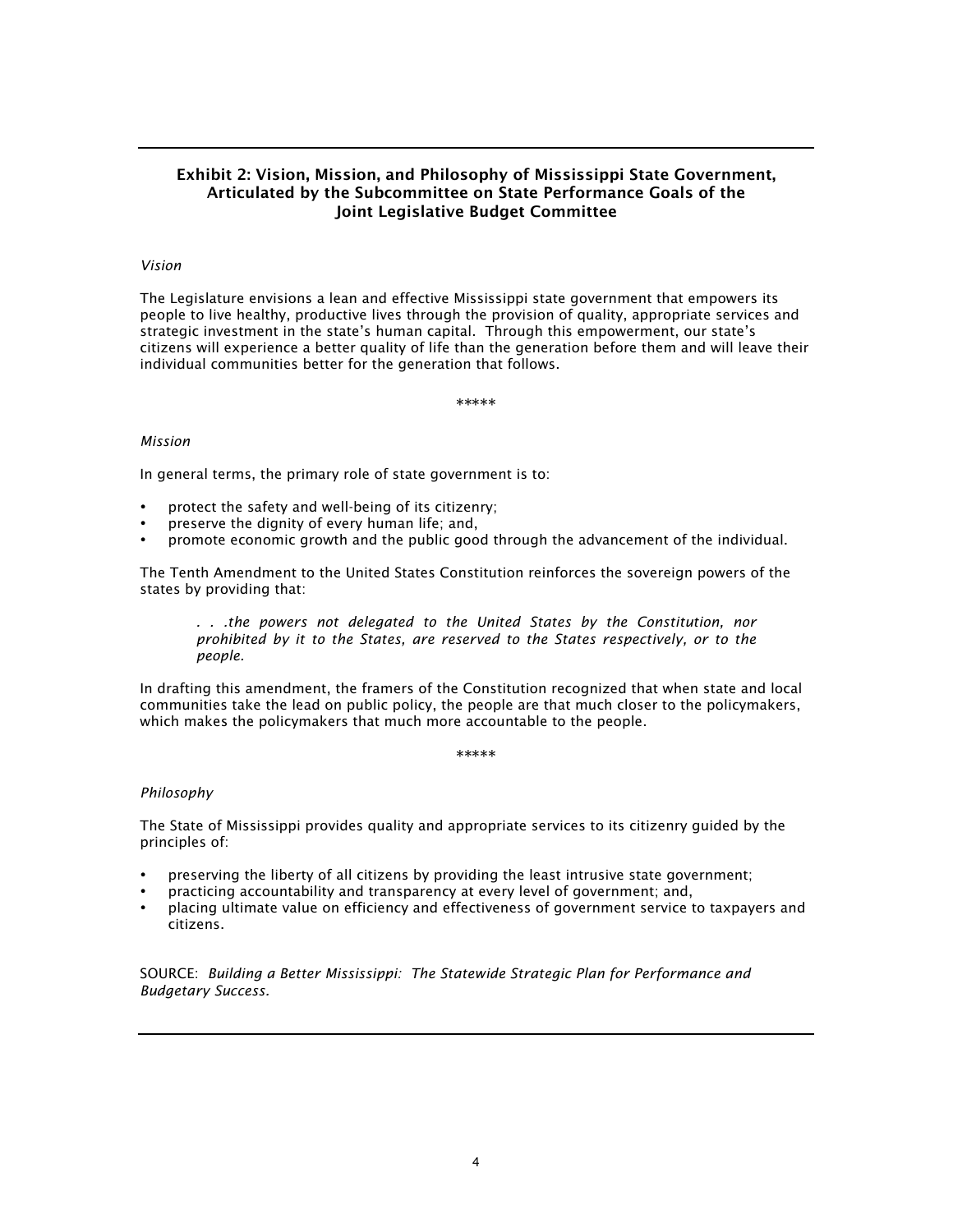# Exhibit 3: Statewide Goals of Mississippi State Government, Articulated by the Subcommittee on State Performance Goals of the Joint Legislative Budget Committee

| <b>Key Policy Area</b>                | <b>Statewide Goal</b>                                                                                                                                                                                                                                                                                                                                                           |
|---------------------------------------|---------------------------------------------------------------------------------------------------------------------------------------------------------------------------------------------------------------------------------------------------------------------------------------------------------------------------------------------------------------------------------|
| <b>Economic Development</b>           | To develop a robust state economy that provides the opportunity for<br>productive employment for all Mississippians                                                                                                                                                                                                                                                             |
| Education: Public<br><b>Schools</b>   | To make available a quality K-12 public education for all<br>Mississippians that prepares them, upon high school graduation, to<br>either enter the labor force with an employable skill or to successfully<br>complete a higher education program                                                                                                                              |
| Education: Higher<br><b>Education</b> | To make available an accessible, quality public higher education at an<br>affordable cost that prepares Mississippians to become productive,<br>financially self-sufficient members of society while meeting the human<br>resource needs of Mississippi and its employers, including the<br>creation of new jobs through the commercialization of university-<br>based research |
| Public Safety and Order               | To protect the public's safety, including providing timely and<br>appropriate responses to emergencies and disasters and to operate a<br>fair and effective system of justice                                                                                                                                                                                                   |
| Health                                | To protect Mississippians from risks to public health and to provide<br>them with the health-related information and access to quality<br>healthcare necessary to increase the length and quality of their lives                                                                                                                                                                |
| <b>Human Services</b>                 | To ensure that Mississippians are able to develop to their full<br>potential by having their basic needs met, including the need for<br>adequate food and shelter and a healthy, stable, and nurturing family<br>environment or a competent and caring system of social support                                                                                                 |
| <b>Natural Resources</b>              | To ensure that current and future generations have access to the<br>state's abundant natural resources through restoration, protection,<br>conservation, and wise development of those resources                                                                                                                                                                                |
| Infrastructure                        | To ensure the construction and maintenance of infrastructure<br>(including roadways, waterways, railways, airports, water and sewer<br>systems, pipelines, electricity lines, broadband connections, public<br>buildings) adequate to meet the needs of citizens and the business<br>community and to foster economic growth                                                    |
| <b>Government and Citizens</b>        | To create an efficient government and an informed and engaged<br>citizenry that helps to address social problems through the payment<br>of taxes, the election of capable leaders at all levels of government,<br>and participation in charitable organizations through contributions<br>and volunteerism                                                                       |

SOURCE: *Building a Better Mississippi: The Statewide Strategic Plan for Performance and Budgetary Success.*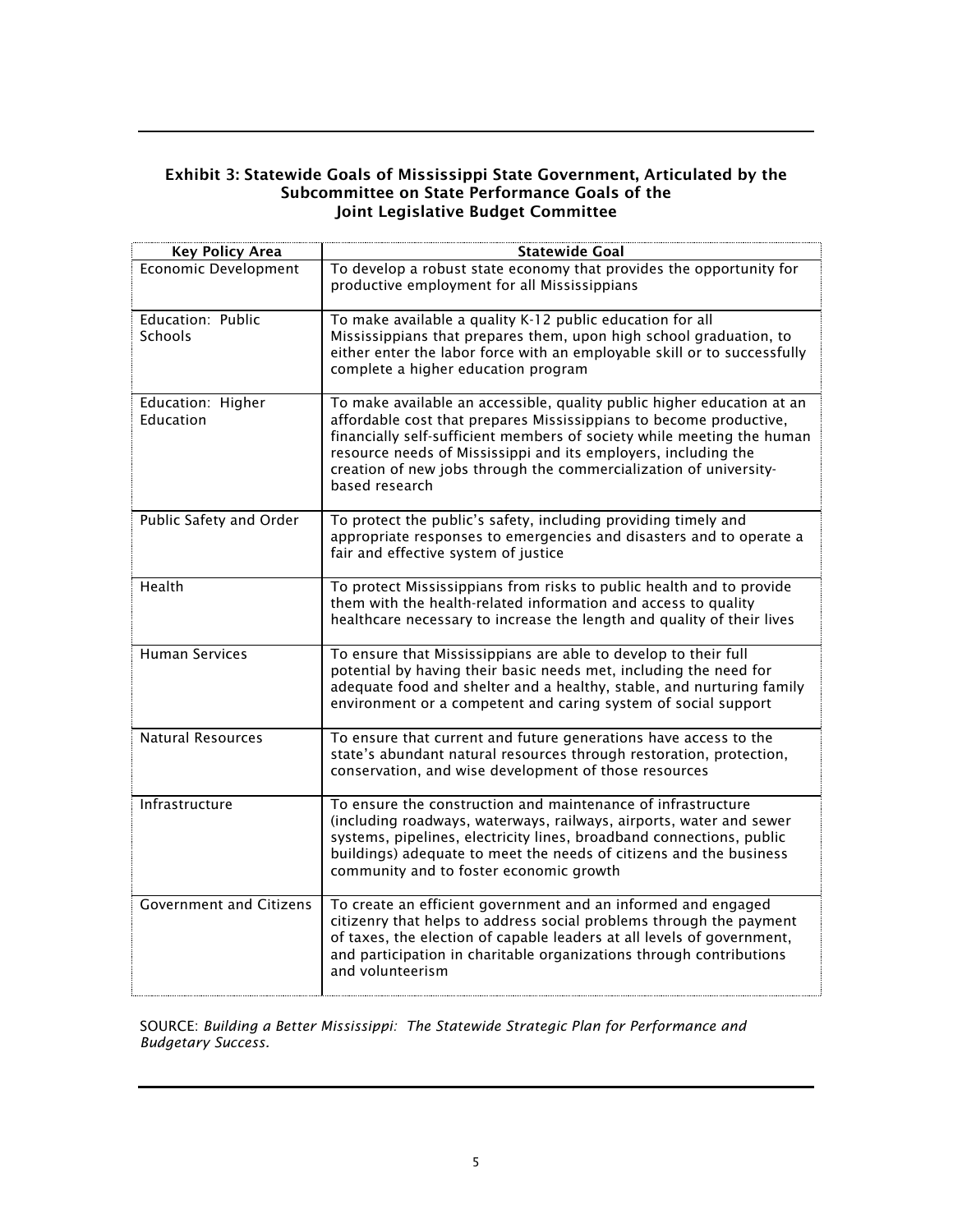### *How is Mississippi creating the comprehensive inventory of state agency programs?*

Legislation passed during the 2014 session requires legislative staff to work with agency staff to complete the program/activity inventory and associated performance measures for four pilot agencies (the departments of Corrections, Education, Health, and Transportation) and to make recommendations as to how this information can be incorporated into budget recommendations and the appropriations process, ideally for use in the 2017 budget cycle.

The steps involved in this process are:

- identifying programs:
- identifying performance measures; and,
- analyzing, interpreting, and presenting performance data for decisionmaking.

*Identifying programs--*Legislative staff has begun the process of program identification at each of the four pilot agencies by searching for evidence of programs described in each agency's organization chart, strategic plan, budget request, and enabling legislation, as well as other sources. To the extent possible, legislative staff is trying to standardize the naming of programs so that all programs in state government designed to achieve the same objective will have the same name. This is especially the case with respect to state agency administrative programs, where legislative staff has developed a tentative administrative program inventory that would be used by all agencies.

*Identifying performance measures--*In order to identify the full range of performance measures for each state agency program, legislative staff is researching potential performance measure information sources such as the agency's appropriation bill and budget request, applicable research literature, federal performance reporting requirements, and applicable agency accreditation or certification standards.

*Analyzing, interpreting, and presenting performance data for decisionmaking--*The most important part of the current effort to revitalize performance budgeting is to find a way to analyze (including auditing data for validity and reliability), interpret, and

present the performance data so that it is useful to legislators in making state budgeting decisions and to agency personnel in managing their programs and resources. At the most basic level, performance data for all state government programs must be presented longitudinally, preferably in relation to a feasible performance target or goal.

The Pew-MacArthur Results First Initiative is a particularly useful decisionmaking tool that uses a sophisticated econometric model to analyze the costs and benefits of potential investments in public programs. The model relies on the best available rigorous research on program effectiveness to predict the outcomes of a program based on a state's unique population characteristics and the cost to provide the programs in that state. For each potential investment, the model produces separate projections for benefits that would accrue to program participants, nonparticipants, and taxpayers. These are combined to produce a total state "bottom line" benefit. The model then calculates the cost of producing these outcomes and the benefit that the state would realize if it chose to fund each program. This information becomes a useful tool to help policymakers and state agency leaders consider resource allocation decisions during the budgeting process.

# Implementing the Pew-MacArthur Results First Initiative

#### *What is the status of Results First implementation in Mississippi?*

Legislative leadership met with officials of the Pew-MacArthur Results First Initiative in late 2012 and formalized an agreement to implement Results First in Mississippi. Legislative staff began working with the Department of Corrections in 2013 to populate the cost-benefit model with data on Mississippi's adult criminal justice intervention programs for the pilot implementation.

Legislative staff provided an initial status report on its work to the Legislative Budget Committee in November 2013. The staff plans to begin providing cost-benefit information for use during the 2015 legislative session.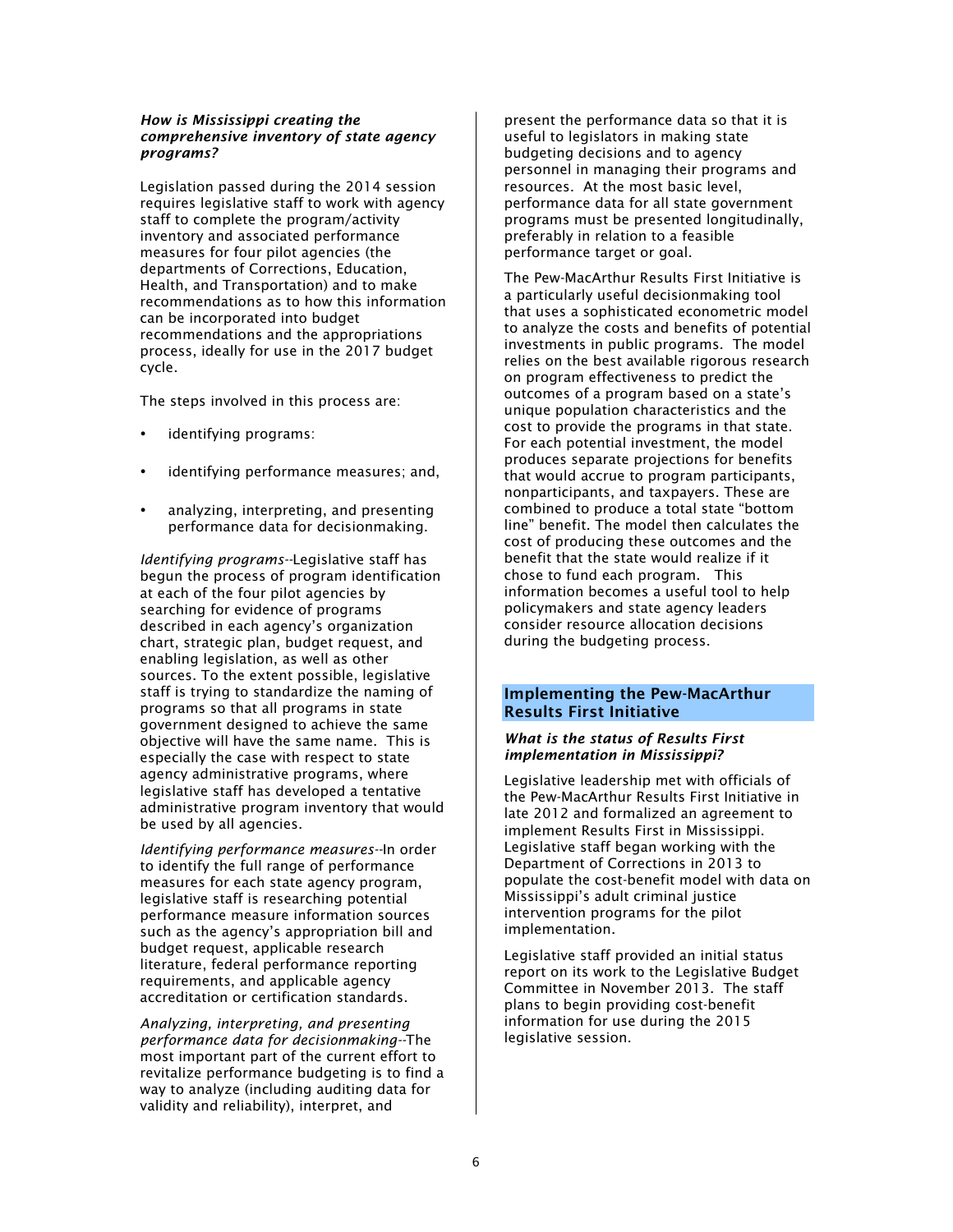#### *What has Mississippi learned thus far from its pilot implementation of the Results First analysis of the state's adult criminal justice intervention programs?*

#### *How Mississippi Implemented the Pilot*

For the pilot implementation, legislative staff inventoried adult criminal justice intervention programs in Mississippi1 and matched them to programs in the Results First model whose effectiveness in reducing recidivism had been established through meta-analysis of research on program effectiveness.

Staff analyzed nine intervention programs in two categories:

- programs offered to offenders in prison:
	- correctional education in prison;
	- vocational education in prison;
	- outpatient/non-intensive alcohol and drug treatment in prison;
	- work release (compared to cost of incarceration); and,
	- correctional industries in prison; and,
- programs offered to offenders in the community:
	- electronic monitoring (compared to incarceration);
	- mental health courts;
	- domestic violence perpetrator treatment; and,
	- drug courts.

Legislative staff collected data and sentencing outcomes for convictions, as well as data on crimes and victimizations, to populate the Results First model and measure the impact over time that evidencebased programs should have, based on effect sizes and other factors established in meta-analysis. Staff analyzed data on offenders released from prison and offenders directed from court to community supervision, including how many returned to prison, the types of crimes committed upon return, the length of sentence, how many times an offender returned since release, the total number of crimes per trip committed, and the time between release and return.

The staff used historical data to simulate future recidivism patterns and events, then

 

applied data from the meta-analysis to the Mississippi offender population data to measure the change in recidivism from an offender receiving treatment and successfully staying out of prison.

The Results First model calculated long-term savings not only from the change in the recidivism rate, but also by considering all the probabilities of crime types committed, then projecting future events based on that. Using a combination of per unit costs in the criminal justice system and victimization costs, the model computed the long-term monetary value associated with a change in recidivism based on the impact that evidence-based programs are projected to have over a seven- to ten-year period.

The Results First model employs an adjusted average cost of providing a program, which excludes certain fixed aspects of costs that would be expended regardless of whether the program was offered (using a fixed program cost would also overstate the longterm savings). In order to allow an "apples to apples" comparison across each program, including among programs offered by the Department of Corrections, private providers, and other cost estimates in the model not relating specifically to programs (such as total operating costs), legislative staff arrived at a set of internally consistent monetary valuations that would allow programs to be equally comparable.

Legislative staff will evaluate program implementation with regard to the standards set in evidence-based literature to ensure program fidelity and to fine-tune the projected benefits of these programs over future years.

## *Conclusions from the Pilot's Implementation*

Legislative staff projects that seven of Mississippi's nine adult criminal justice intervention programs will generate a positive return on investment. Two adult criminal justice programs are projected to provide little to no return on investment. In one case, these issues are thought to stem from fidelity issues with program implementation, and in the other case, from the absence of better evidence-based alternatives.

Exhibit 4, page 10, summarizes the results of the Results First cost-benefit analysis of

<sup>&</sup>lt;sup>1</sup>The program inventory currently excludes county-regional and private correctional facilities.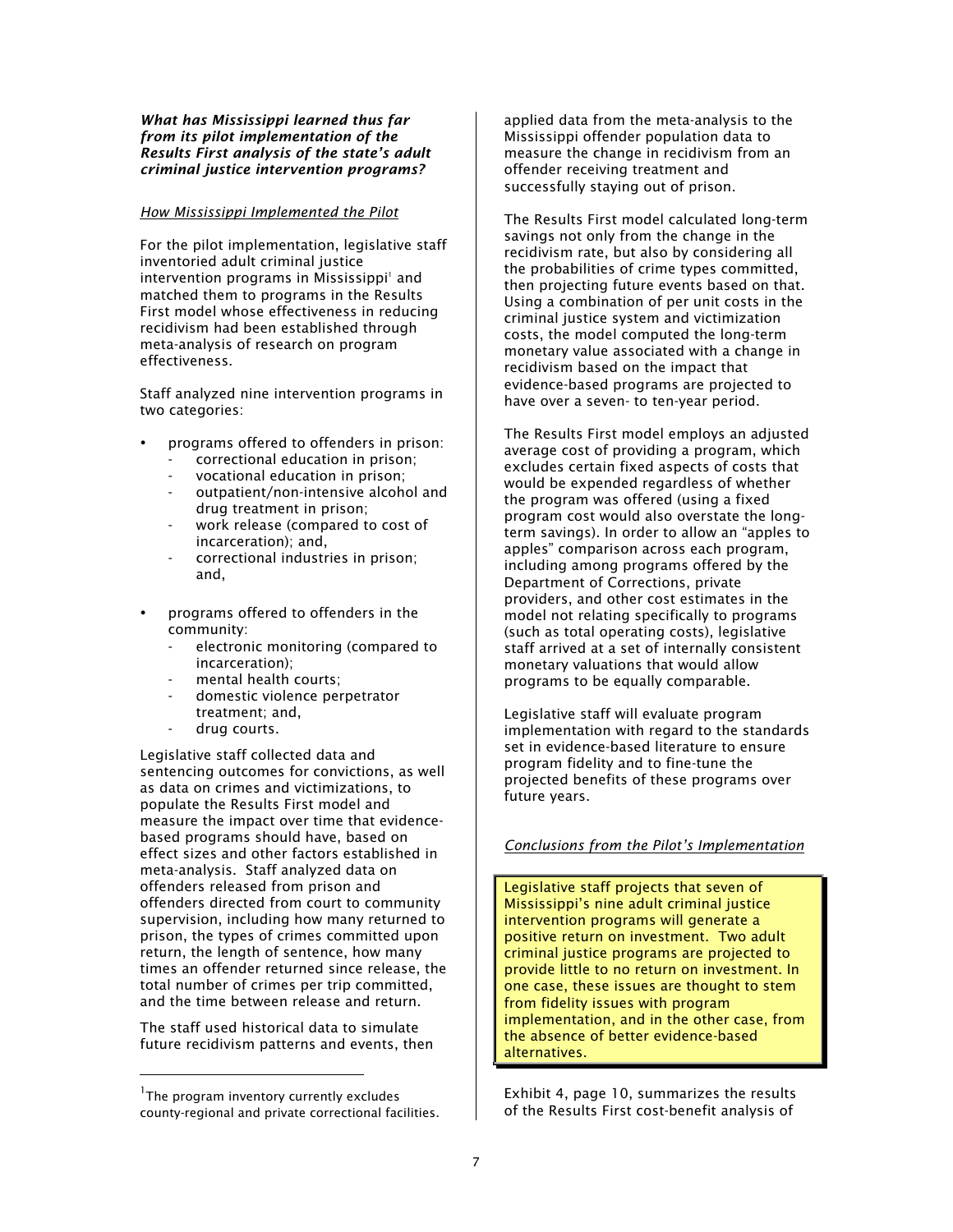Mississippi's nine adult criminal justice intervention programs. Columns F through H of Exhibit 4 list the net present value, benefit to cost ratio, and measured risk of the programs analyzed. (See Exhibit 4 for definitions of these terms.)

## Prison-Based Programs:

The analysis showed that all five prisonbased programs are projected to generate a positive return on investment, assuming 100% fidelity to program design. The outpatient/non-intensive alcohol and drug treatment in prison program (see Line 3 in Exhibit 4) is projected to achieve \$44.06 for every \$1 invested and should provide \$9,602 per participant in net benefits over the next several years. However, these results will only be realized when the program is delivered with strict adherence to program design.

The other four prison-based programs (i. e., correctional education, vocational education, work release, and correctional industries [lines 1-2 and 4-5 in Exhibit 4]) also represent good investments.

Community-Based Programs:

The four community-based programs represent a mixed investment, as described below.

- Legislative staff compared electronic monitoring in the community (Line 6, Exhibit 4) to the cost of incarcerating an individual and the analysis showed one hundred percent odds of a positive net present value.
- Mental health courts (Line 7, Exhibit 4) also appear to be a good investment; however, only one provider is currently running this program statewide, is operating on a limited budget, had served less than twenty participants at the time of the evaluation, and also is working with limited staffing. This program could be considered as a candidate for future program and fidelity evaluation to ensure that these courts are implemented according to researchbased program design and offered to all eligible offender populations to maximize return on investment.
- Drug courts, although proven in research to be effective in reducing recidivism, are not projected to provide a positive return on investment in Mississippi based on the data available (Line 9, Exhibit 4). Evaluation of drug courts in the future should include expansion of the sample, assessment of compliance with minimum standards and methods for programs, and inclusion of a broader range of types of offenders being served. Currently, fiftyone research studies demonstrate that this program is effective elsewhere, which suggests that Mississippi courts have an opportunity to improve implementation and increase return on investment.
- Domestic violence perpetrator treatment programs (Line 8, Exhibit 4) are considered to be a poor investment in Mississippi, as has also been proven by analysis in other states such as Washington and Iowa. Unlike drug courts, this is not due to an implementation issue. Research performed on the Duluth model (i. e., the model of treatment program implemented in Mississippi) in other states indicates that the program is ineffective in reducing recidivism among participants. It should also be noted that this program is funded at no cost to the state (i. e., by participant fees or private providers). Domestic violence program providers in the state should consider alternatives to the Duluth model.

# Next Steps

## *Next Steps: Integration of Statewide Priorities into Agency Budgets*

The Legislative Budget Office is providing budget instructions to state agencies for aligning agencies' individual five-year strategic plans with the statewide strategic planning elements. Ultimately, the data collected during this process (along with data in the program inventory section) will be combined and reported via an online system that will provide direct public access to historical and current performance measures and descriptions, cost analysis, and analysis of program and agency performance.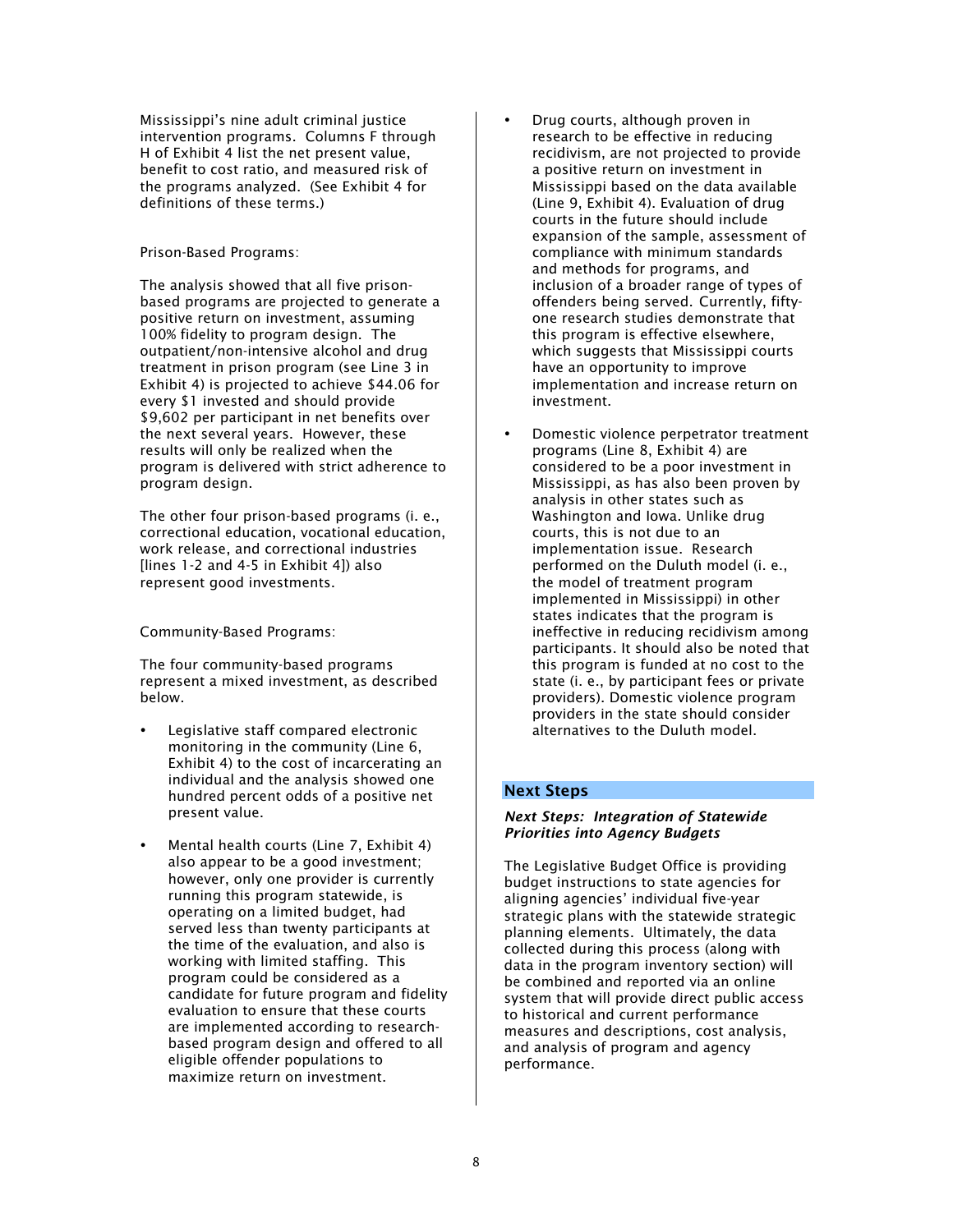## *Next Steps: Completing the Inventory of State Agency Programs*

As noted previously, legislative staff is in the process of compiling a complete program inventory for four pilot agencies listed in law (the departments of Corrections, Education, Health, and Transportation). Once all programs are identified, legislative staff will work with each agency to identify performance measures (i. e., inputs, outputs, outcomes, efficiencies) and then determine the best method of presenting that data to the Legislature. Ultimately, this process will expand to all state agencies.

## *Next Steps: The Results First Initiative*

The Pew-MacArthur Results First Initiative continues to develop and refine analytic models in other policy areas (e. g., human services). Mississippi's legislative staff will monitor the status of these models and will seek the guidance of legislative leadership on prioritizing the analysis of additional policy areas.

Other next steps for Mississippi in implementation of the Results First model include additional work with adult criminal justice and juvenile justice, as well as with education.

# *Adult Criminal Justice Component*

For future reports on Mississippi's Results First Initiative, legislative staff will work to provide updated model projections to include Mississippi-specific data on costs and resource use for activities of police departments, sheriffs' offices, and court activities that are considered part of the criminal justice system.

Legislative staff will also begin confirming model projections by conducting fidelity assessments of providers on program implementation.

Additionally, future versions of the costbenefit analysis model will begin integrating data from the program inventories and costs for county-regional facilities and private facilities.

The model will also be used to project the impact of funding evidence-based programs not yet offered in Mississippi by estimating the cost of delivering these programs and

the expected outcomes. These projections can then be compared to the return on investment of programs currently offered.

Finally, legislative staff will work with the Administrative Office of Courts to compile a statewide criminal disposition database that will further refine model projections and will begin providing usable data in 2015.

# *Juvenile Justice Component*

Legislative staff has completed a preliminary inventory of juvenile justice programs offered by the Oakley Youth Development Center and statewide programs, as well as community-based programs. For the next phase of this component, legislative staff will begin calculating costs of providing programs to participants and establishing operational costs of facilities. Ultimately, the goal is to provide data on juvenile justice programs with the same level of analysis that is provided for adult criminal justice programs.

Historically, legislative staff has not had access to the crime data necessary to populate the juvenile justice model; however, legislation passed during the 2014 session provided legislative staff with access to such data as of July 1, 2014. Ultimately, both the adult and juvenile criminal justice models will become fully functional and legislative staff will report periodically to legislators on return on investment of programs offered.

# *Education Component*

Although the education component of the Results First model has not been refined to the same extent as the adult and juvenile criminal justice components, the legislative staff is working with the Mississippi Department of Education and the Pew-MacArthur Foundation to complete a program inventory and begin program matching exercises.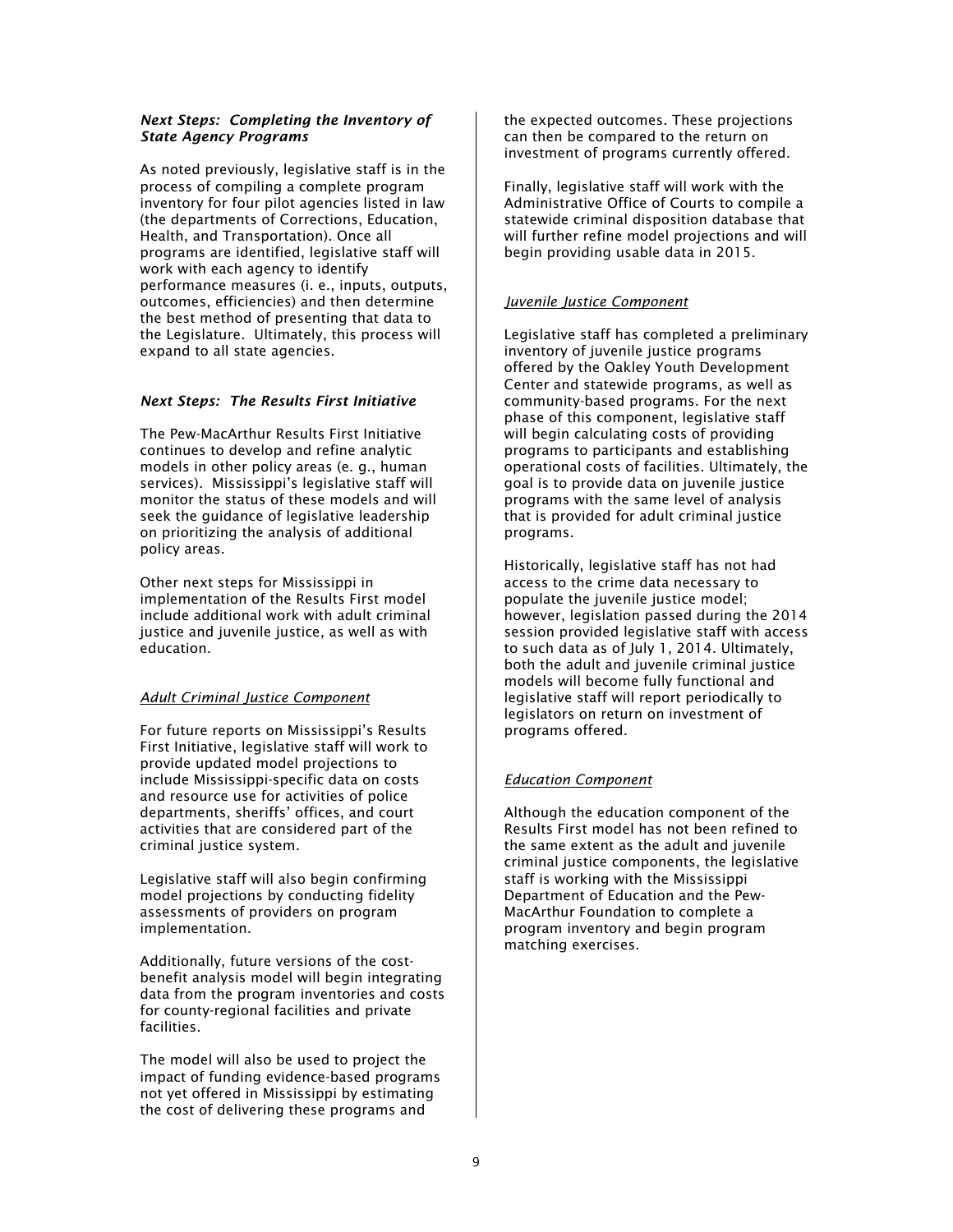Exhibit 4: Monetary Benefits and Costs of Mississippi's Evidence-Based Adult Criminal Justice Programs (in 2012 Dollars) Exhibit 4: Monetary Benefits and Costs of Mississippi's Evidence-Based Adult Criminal Justice Programs (in 2012 Dollars)

| ≻<br>≻<br>≻<br>z<br>z<br>≻<br>Investment<br>Return on<br>Positive<br>in MS?<br>Y or N<br>100%<br>99%<br>100%<br>100%<br>96%<br>15%<br>$\frac{8}{3}$<br>77%<br>100%<br>Risk (Odds<br>Measured<br>Positive<br>Present<br>Value)<br>of a<br><b>Net</b><br>Í<br>×<br>44.06<br>1.29<br>1.98<br>0.38<br>\$15.74<br>(1.67)<br>9.91<br>G. Benefit<br>to Cost<br>Ratio<br>$\leftrightarrow$<br>1,044.00<br>1,166.00<br>\$12,222.00<br>11,209.00<br>9,602.00<br>5,295.00<br>\$7,249.00<br>(1, 416.00)<br>(4,283.00)<br>Costs (Net<br>F. Benefits<br>Present<br>Minus<br>Value)<br>5,714.00<br>(3, 613.00)<br>(1, 189.00)<br>(530.00)<br>(1, 258.00)<br>674.00<br>(6,905.00)<br>\$(829.00)<br>(223.00)<br>E. Cost Per<br>Participant<br>$\leftrightarrow$<br>570.00<br>10,512.00<br>3,926.00<br>1,636.00<br>\$11,010.00<br>3,896.00<br>1,826.00<br>8,289.00<br>(616.00)<br>Taxpayer<br><b>Benefits</b><br>D. Non-<br>↮<br>\$2,041.00<br>731.00<br>719.00<br>796.00<br>1,955.00<br>1,536.00<br>725.00<br>\$965.00<br>(270.00)<br>C. Taxpayer<br><b>Benefits</b> |
|-----------------------------------------------------------------------------------------------------------------------------------------------------------------------------------------------------------------------------------------------------------------------------------------------------------------------------------------------------------------------------------------------------------------------------------------------------------------------------------------------------------------------------------------------------------------------------------------------------------------------------------------------------------------------------------------------------------------------------------------------------------------------------------------------------------------------------------------------------------------------------------------------------------------------------------------------------------------------------------------------------------------------------------------------------|
|                                                                                                                                                                                                                                                                                                                                                                                                                                                                                                                                                                                                                                                                                                                                                                                                                                                                                                                                                                                                                                                     |
|                                                                                                                                                                                                                                                                                                                                                                                                                                                                                                                                                                                                                                                                                                                                                                                                                                                                                                                                                                                                                                                     |
|                                                                                                                                                                                                                                                                                                                                                                                                                                                                                                                                                                                                                                                                                                                                                                                                                                                                                                                                                                                                                                                     |
|                                                                                                                                                                                                                                                                                                                                                                                                                                                                                                                                                                                                                                                                                                                                                                                                                                                                                                                                                                                                                                                     |
|                                                                                                                                                                                                                                                                                                                                                                                                                                                                                                                                                                                                                                                                                                                                                                                                                                                                                                                                                                                                                                                     |
|                                                                                                                                                                                                                                                                                                                                                                                                                                                                                                                                                                                                                                                                                                                                                                                                                                                                                                                                                                                                                                                     |
|                                                                                                                                                                                                                                                                                                                                                                                                                                                                                                                                                                                                                                                                                                                                                                                                                                                                                                                                                                                                                                                     |
|                                                                                                                                                                                                                                                                                                                                                                                                                                                                                                                                                                                                                                                                                                                                                                                                                                                                                                                                                                                                                                                     |
|                                                                                                                                                                                                                                                                                                                                                                                                                                                                                                                                                                                                                                                                                                                                                                                                                                                                                                                                                                                                                                                     |
|                                                                                                                                                                                                                                                                                                                                                                                                                                                                                                                                                                                                                                                                                                                                                                                                                                                                                                                                                                                                                                                     |
|                                                                                                                                                                                                                                                                                                                                                                                                                                                                                                                                                                                                                                                                                                                                                                                                                                                                                                                                                                                                                                                     |
|                                                                                                                                                                                                                                                                                                                                                                                                                                                                                                                                                                                                                                                                                                                                                                                                                                                                                                                                                                                                                                                     |

A benefit-to-cost ratio can only be calculated for a single program and this is a comparison of two programs.

 $^{**}$ Costs of this program are funded by participant fees or private providers.

\*Costs of this program are funded by participant fees or private providers.<br>\*The current treatment model for domestic violence perpetrators has been found ineffective in Mississippi as well as in other states (p. 8). The current treatment model for domestic violence perpetrators has been found ineffective in Mississippi as well as in other states (p. 8).

#forug courts, although proven in research to be effective in other states in reducing recidivism, are not projected to provide a positive return on investment in Mississippi (p. 8). Drug courts, although proven in research to be effective in other states in reducing recidivism, are not projected to provide a positive return on investment in Mississippi (p. 8).